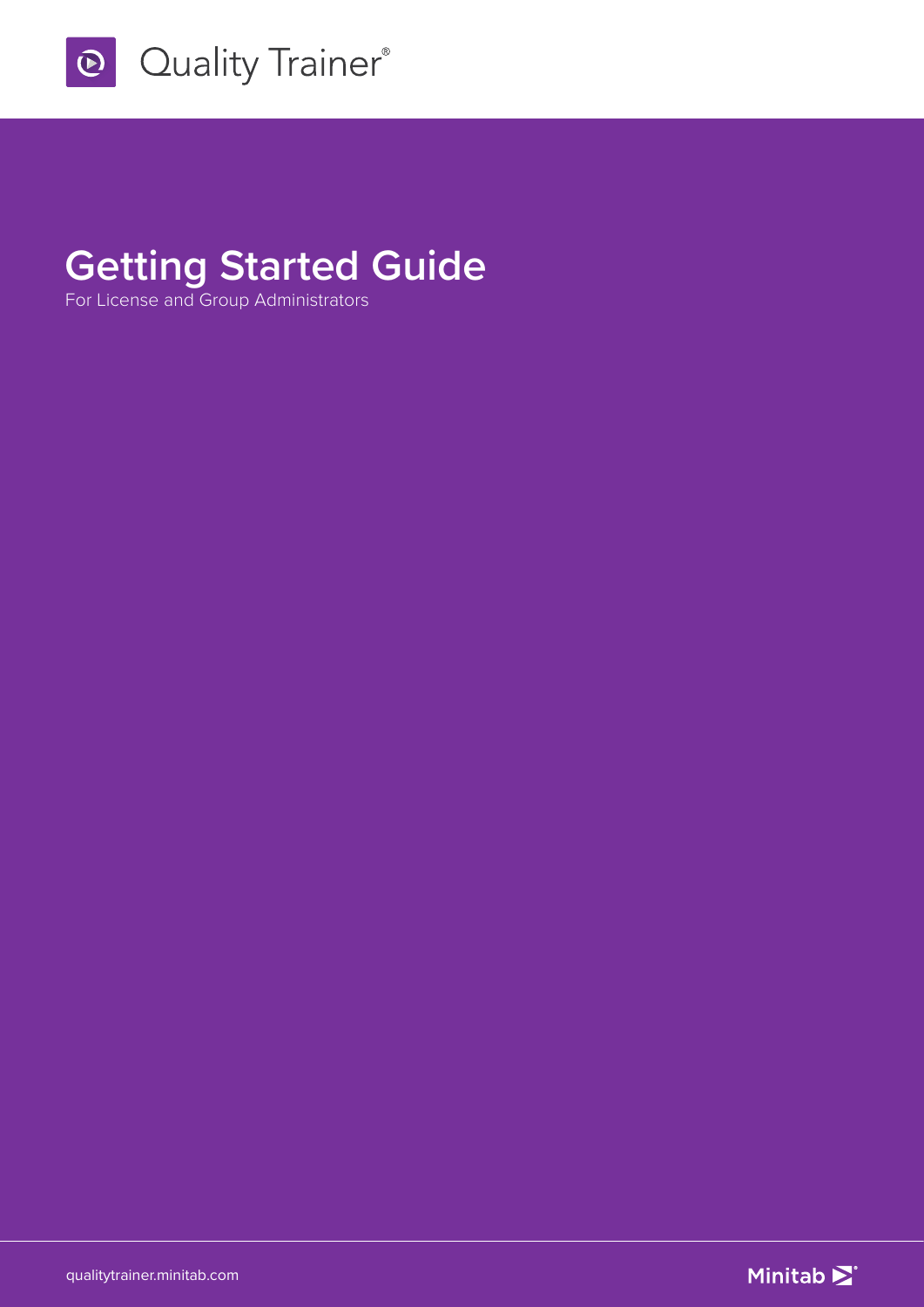# Table of Contents

| For License Administrators          | 1              |
|-------------------------------------|----------------|
| Setting Up Users for the First Time | 2              |
| For Group Administrators            | 3              |
| <b>Managing User Permissions</b>    | 3              |
| <b>Monitoring Progress</b>          | $\overline{4}$ |
| <b>Managing Groups</b>              | 6              |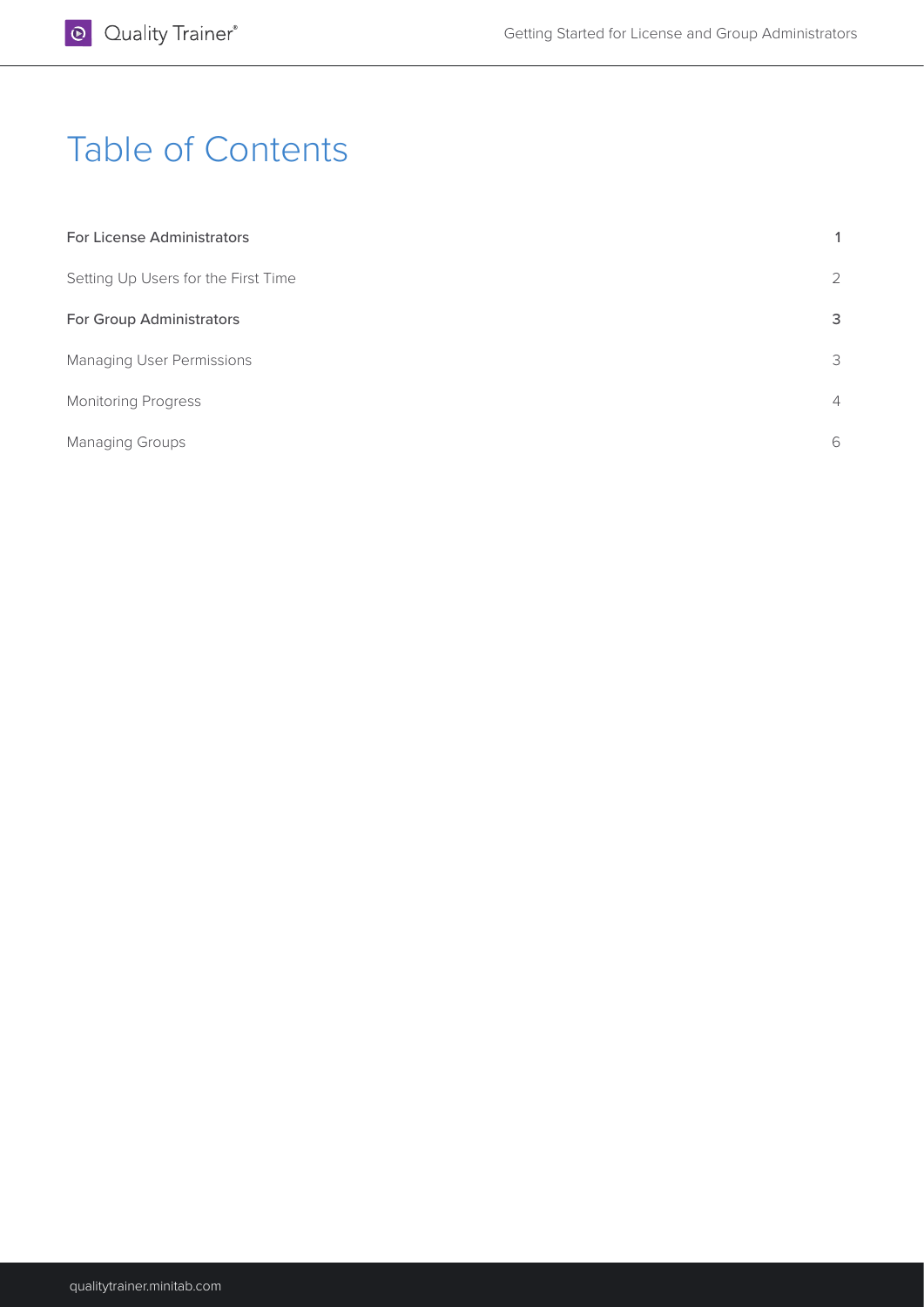## Set Up Your Subscription in the License Portal

The License Portal provides you with information about your subscription and will be useful for setting up your initial subscription with Quality Trainer users and additional license administrators.

As a **License Administrator**, you can access your Quality Trainer subscription by visiting Minitab. com and clicking **My Account** in the top right corner. Next, sign in with your Minitab account information and click **Quality Trainer** under Products.



For the Quality Trainer subscription you wish to manage in the License Portal, click **Manage**.

| <b>Quality Trainer</b> | Manage<br>Open |
|------------------------|----------------|
|                        |                |
|                        |                |
|                        |                |
|                        |                |

Scroll to **Manage Users** to view all current users associated with your subscription. You can see which users are online (they will have "ONLINE" next to their name if they are currently in the Quality Trainer application) and which users have not activated their subscription yet (their names will appear in gray italics if their accounts are still pending).

You can search for users by key words or phrases, and filter users based on certain characteristics. From here you can click on **Options** next to the users or click the check boxes next to multiple users and use the **Options** dropdown above to take any of the following actions:

- resend the welcome email to users with accounts still pending
- update user roles to designate them as Quality Trainer users and/or License Administrators
- remove users from the subscription

desk coordinator, technical operations or similar role act as License Administrator and manage users in the Minitab License Portal. Project coaches, Continuous Improvement team leaders, mentors and others who would track the progress of Quality Trainer users should act as Group Administrators and manage users from within the Quality Trainer application (see the next section for instructions for Group

Administrators).

Minitab recommends to have an IT help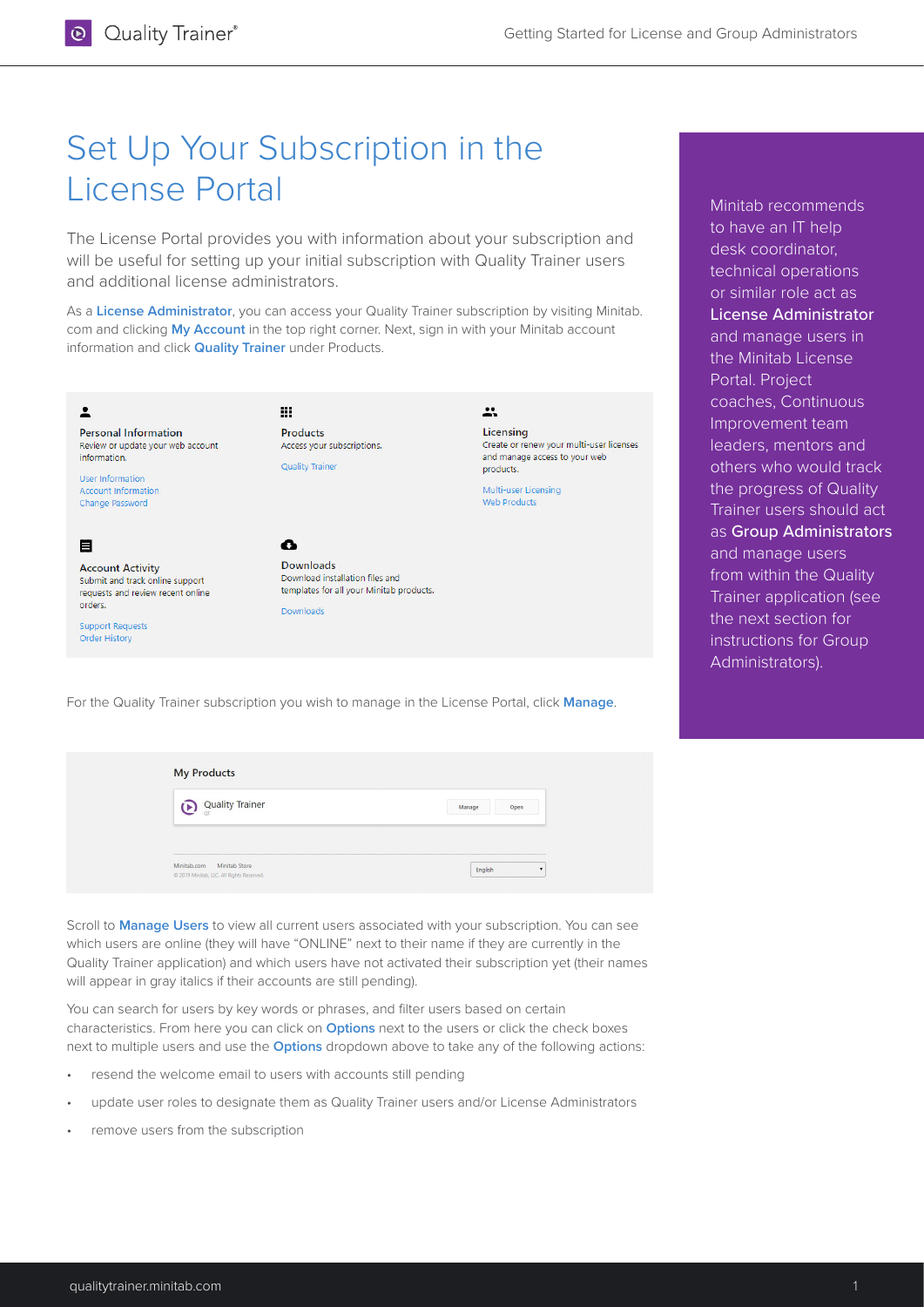### Setting Up Users for the First Time

Click **Add Users** to add users to your subscription and designate roles accordingly. Add users by manually entering email addresses separated by commas or import a list of user emails from a CSV or TXT file

| Enter email addresses, separated by commas.                                                                  |                                                                                   |  |  |
|--------------------------------------------------------------------------------------------------------------|-----------------------------------------------------------------------------------|--|--|
|                                                                                                              |                                                                                   |  |  |
|                                                                                                              |                                                                                   |  |  |
|                                                                                                              |                                                                                   |  |  |
|                                                                                                              |                                                                                   |  |  |
|                                                                                                              |                                                                                   |  |  |
| Import a CSV or a TXT file                                                                                   |                                                                                   |  |  |
|                                                                                                              |                                                                                   |  |  |
| <b>Roles</b>                                                                                                 |                                                                                   |  |  |
|                                                                                                              |                                                                                   |  |  |
|                                                                                                              |                                                                                   |  |  |
|                                                                                                              |                                                                                   |  |  |
|                                                                                                              | Views training modules and completes interactive lessons, quizzes, and exercises. |  |  |
| <b>License Administrator</b>                                                                                 |                                                                                   |  |  |
|                                                                                                              |                                                                                   |  |  |
|                                                                                                              |                                                                                   |  |  |
|                                                                                                              |                                                                                   |  |  |
|                                                                                                              | Choose the language to use for email communications from Minitab.                 |  |  |
| Quality Trainer User<br>Manages the subscription for their company.<br><b>Language Preference</b><br>English | $\blacktriangledown$                                                              |  |  |

As you add individual users or groups of users, designate how they will interact with Quality Trainer. Under **Roles**, select whether a user will be a **Quality Trainer User,** a **License Administrator**, or both.

- If designated a Quality Trainer User only, an individual will have access to the Quality Trainer application and their progress data.
- If designated a **License Administrator** only, an individual will have access to his Quality Trainer subscription and user management capabilities within the License Portal only.
- If designated both a **Quality Trainer User** and **License Administrator** (this is the designation given to the initial subscription Administrator associated with the purchase), an individual will have access to all user management capabilities in the License Portal and the Quality Trainer application.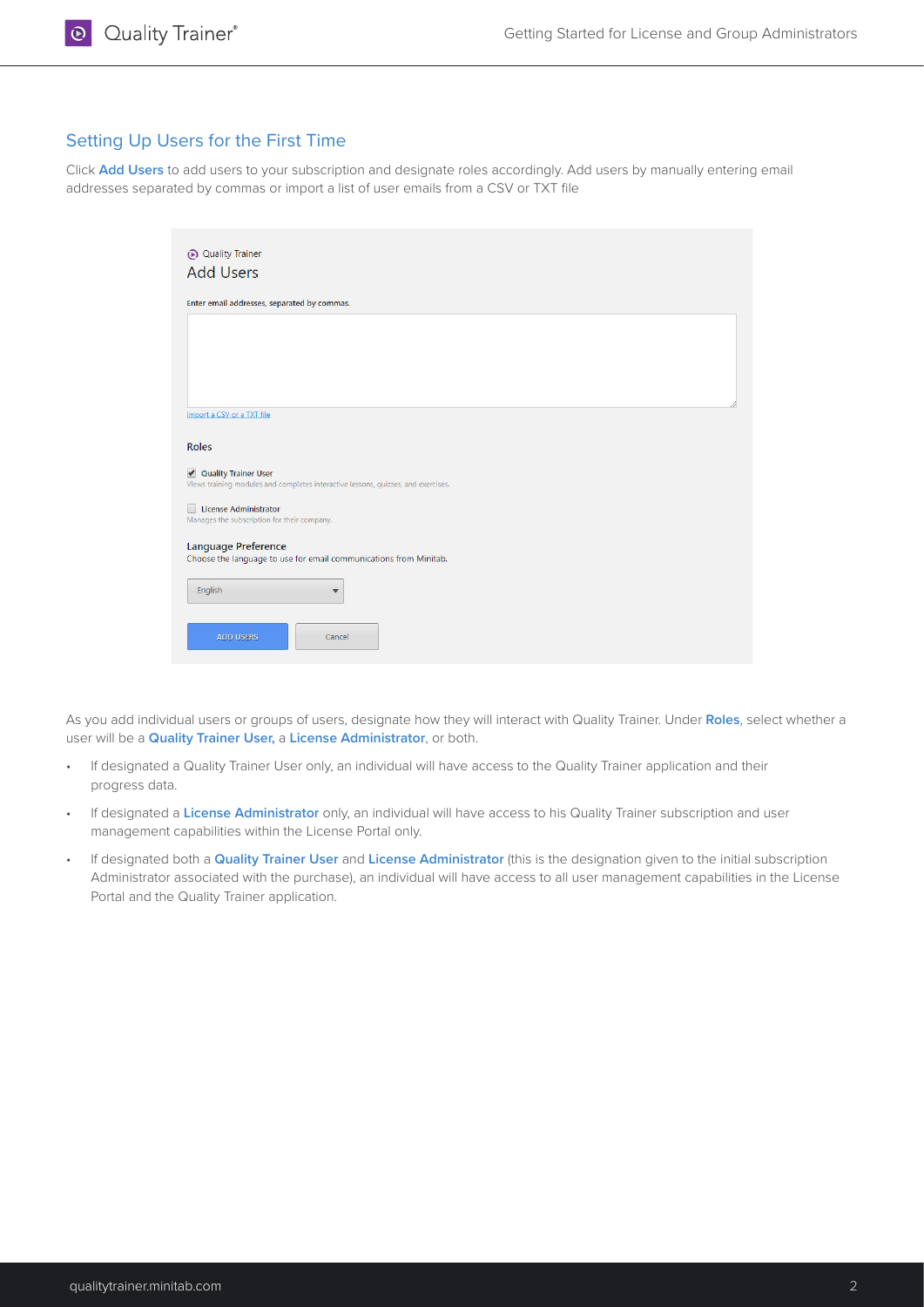## Manage Users in Quality Trainer

Navigate to Minitab.com and click **My Account** in the top right corner. Next, sign in with your Minitab account information and click **Quality Trainer** under Products.

To access additional user management features in the Quality Trainer application, click **Open**.

| Quality Trainer | Open<br>Manage |
|-----------------|----------------|
|                 |                |
|                 |                |
|                 |                |

Then, click the **Management** tab at the top of the Quality Trainer application.



In the Management view, you will see all current users associated with your subscription and can take subsequent actions to manage their permissions, progress and groups.

| Add a user |                     |                                              |                                                    |                   | Manage Groups   | Show All Groups -           |
|------------|---------------------|----------------------------------------------|----------------------------------------------------|-------------------|-----------------|-----------------------------|
| . .        | Download Progress   | <b>49</b> Reset Progress<br><b>Se</b> Groups | Permissions<br>Remove                              |                   |                 | $\,$<br>1 to 25 of 1561     |
|            | <b>Name</b>         | Group                                        | Email                                              | $\bullet$ % Comp. | Avg. Quiz Score | Progress                    |
| M          | <b>Wollard, Tam</b> | <b>Great Group</b>                           | 画                                                  | 0%                | 0%              | Progress Report<br>$\cdots$ |
|            |                     |                                              | $\blacksquare$                                     | 0%                | 0%              | Progress Report             |
| ala        | William Sam         | <b>Great Group</b>                           | $\blacksquare$<br><b>DISTINGS</b>                  | 0%                | 0%              | Progress Report             |
|            | ams, Sam.           |                                              | <b>Carls Will</b><br>$\blacksquare$<br><b>MODA</b> | 0%                | 0%              | Progress Report             |
|            | on Sam-             | The Burgerocky.                              | $\blacksquare$                                     | 0%                | 0%              | Progress Report             |
|            | <b>Carl Carlo</b>   | The Burenticks                               | 圖                                                  | 0%                | 0%              | <b>Progress Report</b>      |

### Managing User Permissions

Select an individual user or group of users to change permissions via the context menu that appears across the top of the user grid. The current permissions available include:

• promoting a user to a License Administrator<sup>1</sup>, giving them access to all users, progress data and groups in your subscription

1 Note that once a user is promoted to License Administrator, they can only be demoted in the License Portal, not the Quality Trainer web application.

#### Group Administrators

are project coaches, **Continuous** Improvement team leaders and others who track progress of Quality Trainer users. They are designated as License Administrators and **Quality Trainer** Users, with access to additional administrative capabilities in the Quality Trainer application.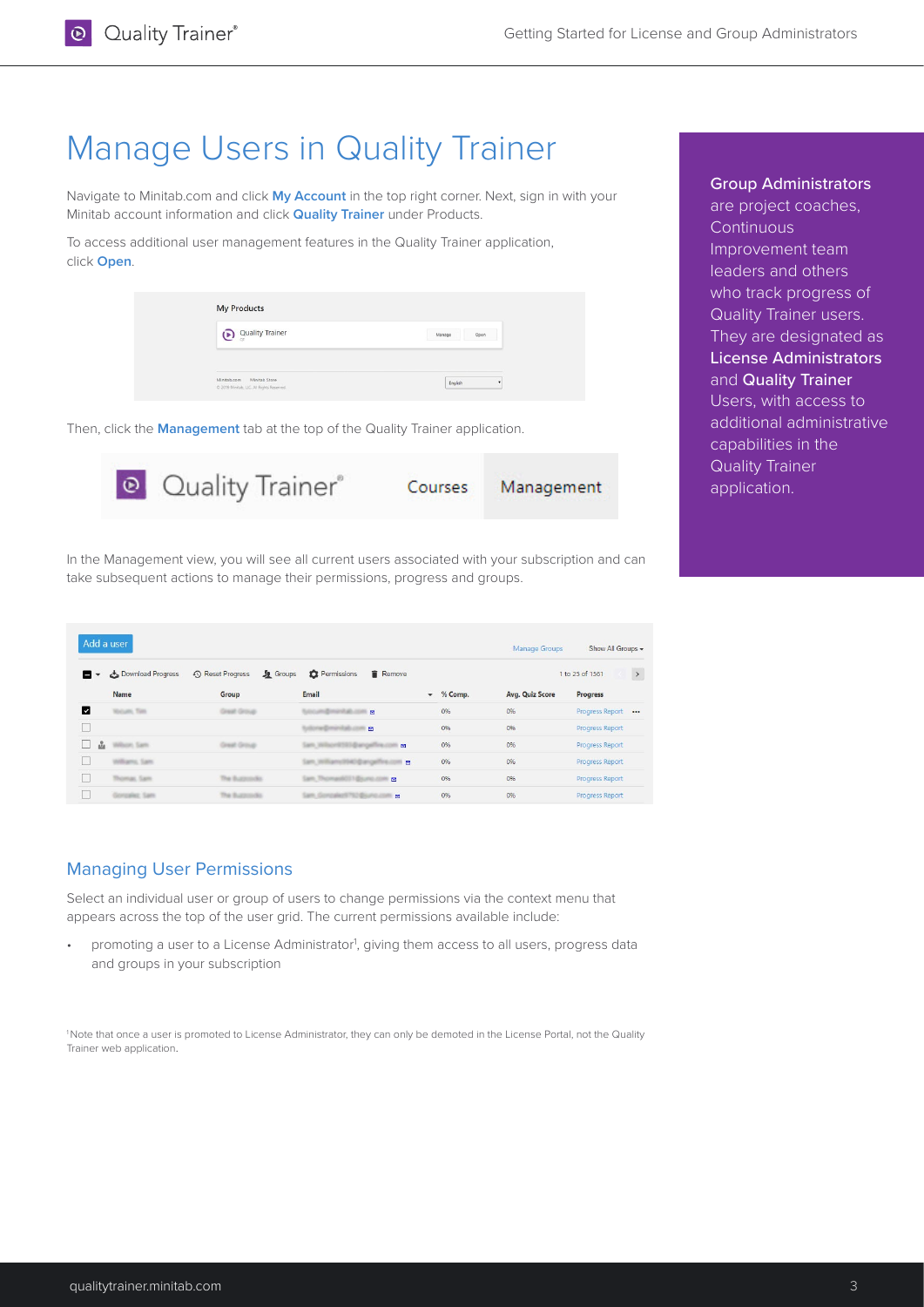|                                          | Add a user           |                                             |                                   |           | Manage Groups          | Show All Groups -           |
|------------------------------------------|----------------------|---------------------------------------------|-----------------------------------|-----------|------------------------|-----------------------------|
| - ≖                                      | Download Progress    | <b>49</b> Reset Progress<br><b>L</b> Groups | <b>C</b> Permissions<br>Remove    |           |                        | $\,$<br>1 to 25 of 1561     |
|                                          | <b>Name</b>          | Group                                       | Promote to Administrator          | v % Comp. | <b>Avg. Quiz Score</b> | Progress                    |
| M                                        | <b>Vocum, Time</b>   | <b>Creat Group</b>                          | $\blacksquare$                    | 0%        | 0%                     | Progress Report<br>$\cdots$ |
|                                          |                      |                                             | $\blacksquare$                    | 0%        | 0%                     | Progress Report             |
| $\mathbf{r}$<br>$\overline{\phantom{a}}$ | William Sam          | <b>Creat Group</b>                          | $\blacksquare$<br><b>CARD CAR</b> | 0%        | 0%                     | Progress Report             |
|                                          | <b>Illiams</b> , Sam |                                             | Santa<br>$\blacksquare$<br>$-$    | 0%        | 0%                     | Progress Report             |
|                                          | max. Cam             | The Buttombile                              | <b>Sam The</b><br>$\blacksquare$  | 0%        | 0%                     | Progress Report             |
|                                          | tallett, Santo       |                                             | $\blacksquare$                    | 0%        | 0%                     | Progress Report             |

You can also hover over a single user row and click the ellipsis (...) to reveal the same user options:

|   | <b>Worsen, Time</b> | $\mathbf{r}$                | 0% | 0% | Progress Report<br>$\cdots$ |
|---|---------------------|-----------------------------|----|----|-----------------------------|
|   |                     | $\blacksquare$              | 0% | 0% | Download Progress           |
| ů | <b>COLLEGE CA</b>   | $\mathbf{w}$                | 0% | 0% | <b>4</b> Reset Progress     |
|   | arros, Sans         | <b>CONTRACTOR</b><br>$\sim$ | 0% | 0% | $\Omega$ Groups             |
|   | <b>Santa</b>        | $\overline{\phantom{a}}$    | 0% | 0% | <b>Q</b> Permissions        |
|   | <b>Same</b>         | $\blacksquare$              | 0% | 0% | Remove                      |

#### Monitoring Progress

In the user grid, you will see a list of your users with high level percent completion and average quiz score for the entire course.

| Add a user           |                           |                                              |                                    |             | Manage Groups   | Show All Groups -       |
|----------------------|---------------------------|----------------------------------------------|------------------------------------|-------------|-----------------|-------------------------|
| $\blacktriangledown$ | Download Progress         | <b>Se</b> Groups<br><b>49</b> Reset Progress | <b>D</b> Permissions<br>Remove     |             |                 | $\,$<br>1 to 25 of 1561 |
|                      | <b>Name</b>               | Group                                        | Email                              | $-$ % Comp. | Avg. Quiz Score | Progress                |
|                      | <b>Moture, Ties</b>       | <b>Creat Group</b>                           | $\blacksquare$                     | 0%          | 0%              | Progress Report         |
|                      |                           |                                              | $\blacksquare$                     | 0%          | 0%              | Progress Report         |
| $\mathbf{a}$         | <b>Williams</b> , Sapital | <b>Creat Group</b>                           | $\blacksquare$<br><b>Districts</b> | 0%          | 0%              | Progress Report         |
|                      | Alilians, San             |                                              | $\blacksquare$                     | 0%          | 0%              | Progress Report         |
|                      | max. Cam-                 | The Bustmership                              | $\blacksquare$                     | 0%          | 0%              | Progress Report         |
|                      | called Sams               | The Bustminship                              | $\blacksquare$                     | 0%          | 0%              | Progress Report         |

For more detail on each user's progress, click the **Progress Report** hyperlink.

| A R |  |  |  | $-$<br>U2<br>$  -$ | U7L<br>$-1$ | Imaress Reno |
|-----|--|--|--|--------------------|-------------|--------------|
|-----|--|--|--|--------------------|-------------|--------------|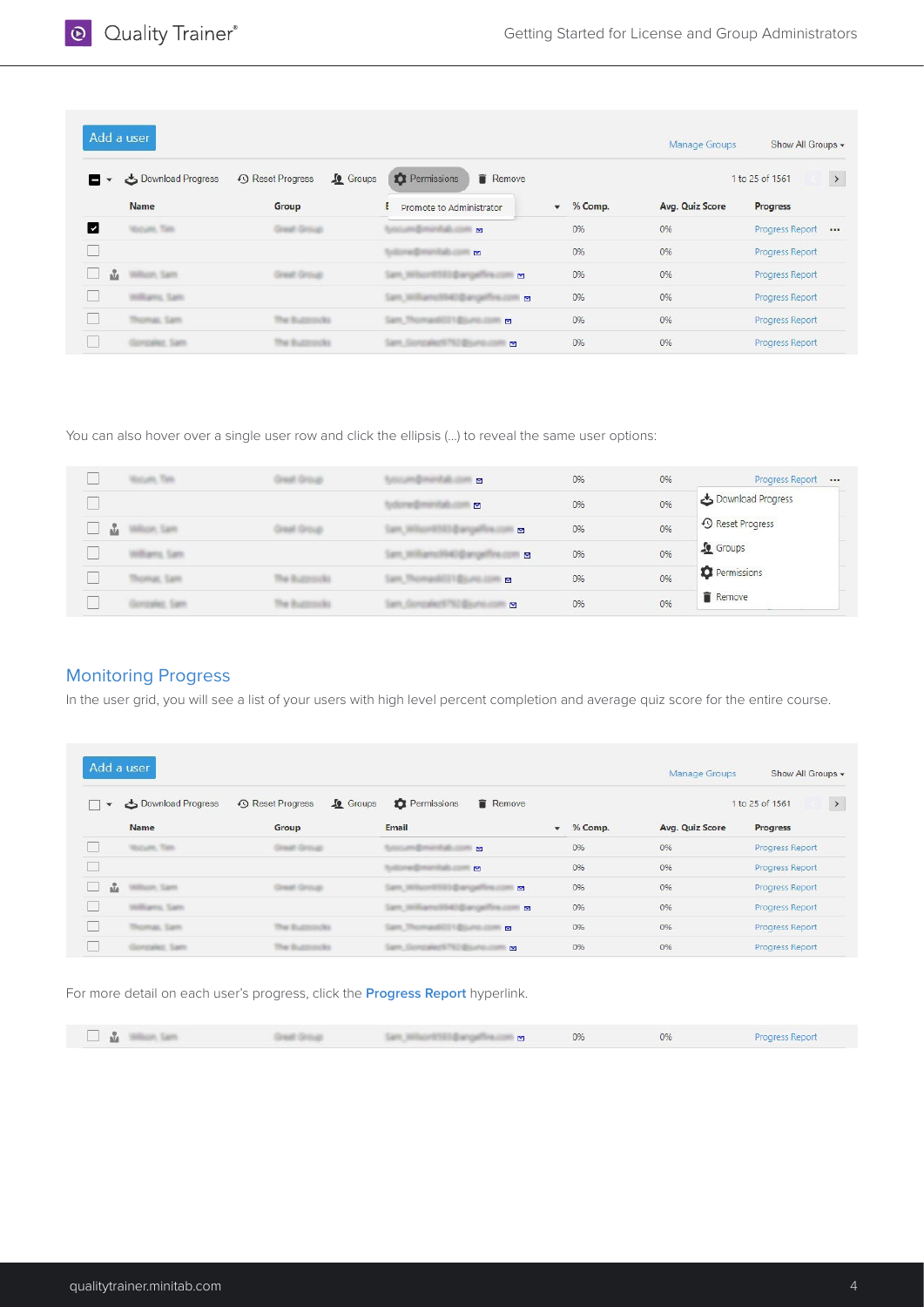| <b>Quality Trainer Progress Report</b>                                                                                                                                                                                                                                                       | <b>Back   Print View</b>         |
|----------------------------------------------------------------------------------------------------------------------------------------------------------------------------------------------------------------------------------------------------------------------------------------------|----------------------------------|
|                                                                                                                                                                                                                                                                                              |                                  |
| Subscription: QT                                                                                                                                                                                                                                                                             |                                  |
| Subscription End Date: 1/1/2030                                                                                                                                                                                                                                                              |                                  |
| <b>Status: Not Completed</b>                                                                                                                                                                                                                                                                 |                                  |
| Activities Completed: 18/254 Reset Progress                                                                                                                                                                                                                                                  |                                  |
| Average Quiz Score: 87% (Average does not include uncompleted quizzes.)                                                                                                                                                                                                                      |                                  |
| Group Name: Six Sigma                                                                                                                                                                                                                                                                        |                                  |
| Group Administrator:                                                                                                                                                                                                                                                                         |                                  |
|                                                                                                                                                                                                                                                                                              | <b>Expand All   Collapse All</b> |
| $\sqrt{1.1.1}$ Learning Objectives<br>1.2 Types of Data<br>$\sqrt{ }$ 1.2.1 Basic Concepts<br>$\sqrt{1.2.2}$ Data Types<br>√ 1.2.3 Quiz Score: 86%                                                                                                                                           |                                  |
| 1.3 Using Graphs to Analyze Data<br>$\sqrt{ }$ 1.3.1 Basic Concepts<br>1.3.2 Bar Charts and Pareto Charts<br>1.3.3 Pie Charts<br>1.3.4 Histograms<br>1.3.5 Dotplots<br>1.3.6 Individual Value Plots<br>1.3.7 Boxplots<br>1.3.8 Time Series Plots<br>1.3.9 Quiz: Using Graphs to Analyze Data |                                  |

For additional visibility into user progress, you can download a progress data report containing summarized progress data by chapter for a group of users. This can be accomplished by multi-selecting users or filtering by Group. Select the checkbox next to a user or users to see the context options appear at the top of the user grid. Based on the user(s) selected, you can **Download Progress** as a CSV file. You can also hover over a user and select the ellipsis (…) to access the same option.

| Add a user                    |                   |                                              |                                     |                   | Manage Groups   | Great Group +          |  |
|-------------------------------|-------------------|----------------------------------------------|-------------------------------------|-------------------|-----------------|------------------------|--|
| $\sim$                        | Download Progress | <b>49</b> Reset Progress<br><b>Se</b> Groups | <b>C</b> Permissions<br>Remove      |                   |                 | 1 to 6 of 6            |  |
|                               | <b>Name</b>       | Group                                        | <b>Email</b>                        | $\bullet$ % Comp. | Avg. Quiz Score | Progress               |  |
| $\checkmark$                  | <b>Bicum, Tim</b> | Great Group                                  | $\blacksquare$                      | 0%                | 0%              | Progress Report        |  |
| $\mathbf{z}$ and $\mathbf{z}$ | Wilson, Sant      | Great Group                                  | $\blacksquare$<br><b>STATISTICS</b> | 0%                | 0%              | <b>Progress Report</b> |  |

Alternatively, filter by Group to track progress. Select the **Show All Groups** dropdown to choose a Group.

| Manage Groups | Show All Groups - |
|---------------|-------------------|
|               | Show All Groups   |
|               | Unassigned        |
|               | B.                |
|               | Six Sigma         |
|               | Factory 3         |